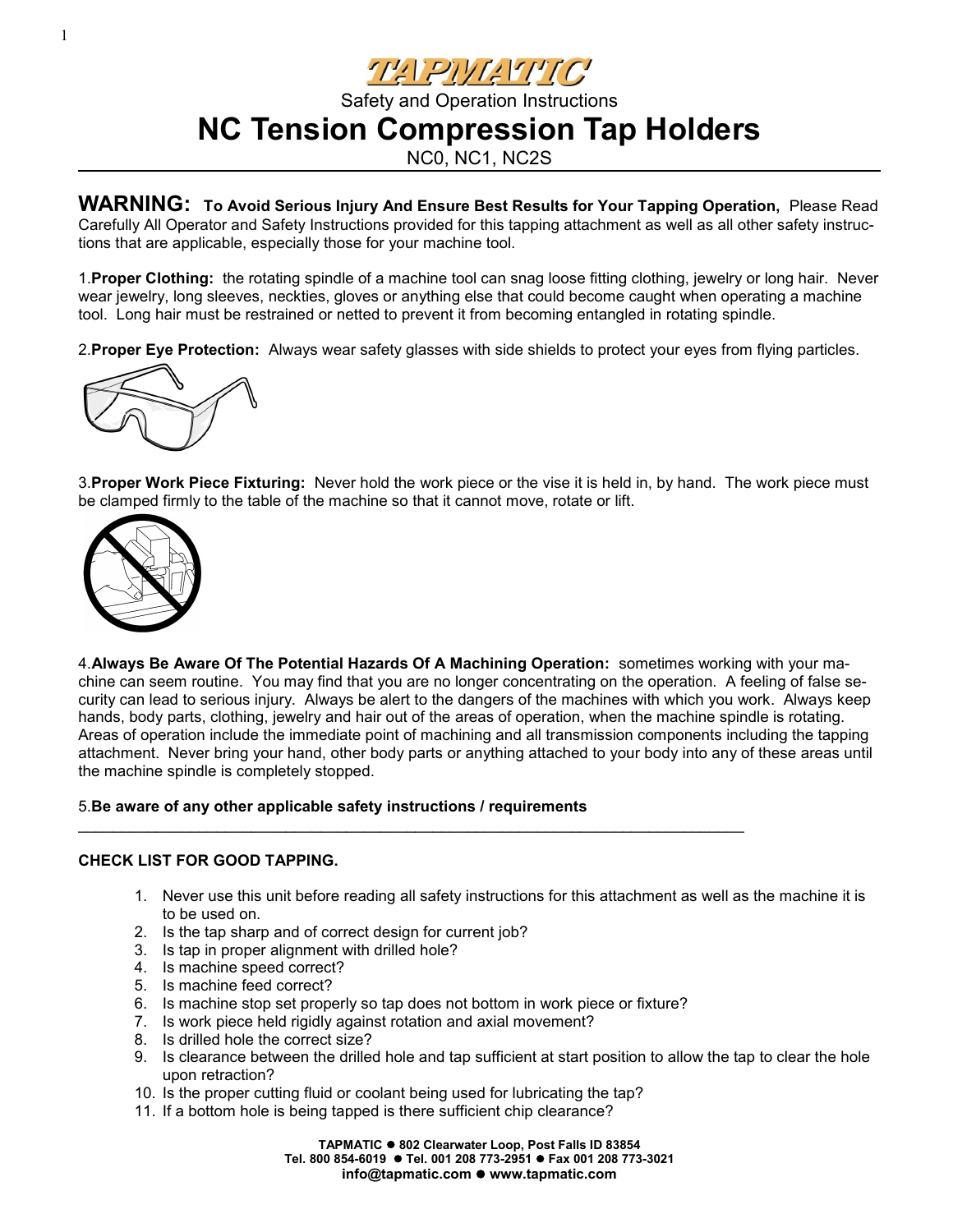<u>THERWEITIC'</u>

### Safety and Operation Instructions **NC Tension Compression Tap Holders**

NC0, NC1, NC2S

**These NC positive drive units are for use on machines with reversible motors and are offered with a quick change spindle.**

**Through Hole Tapping:** Easily performed by setting the machine feed correctly for 5% slower than the thread pitch feed rate, then reverse and retract when the desired depth is reached. Please note that when tapping through holes the release feature will not function. **Do Not** use dwell.

**Bottom Hole Tapping:** For accurate and efficient bottom hole tapping a Z axis feed stop plus a short dwell should be used to allow the attachment's spindle to release in neutral before the tap bottoms in the hole. To achieve this, set the Z axis stop so that the machine feed into the hole plus the tap holder's **Self Feed** will equal the desired thread depth. Dwell, then reverse the machine spindle and feed out.

If a dwell is programmed at the end of the machine feed into the hole, the tap holders will continue to **Self Feed** deeper into the hole by the following distances.

| <b>Tap Holder</b> | <b>Self Feed</b> |
|-------------------|------------------|
| NCO               | 6mm (.25")       |
| NC1               | 5mm (.20")       |
| NC <sub>2</sub> S | 8mm (.30")       |

**Installing the Tap:**



**Torque Adapters:** Torque control adapters are also available to protect the tap from breaking if the tap accidentally hits the bottom of the hole, but this is recommended mainly on conventional machines where a machinist controls the feed rate and can stop the feed when the torque slips.

#### **PROGRAMMING:**

- 1. Utilize tapping cycle of machine.
- 2. Set machine feed at tap pitch or slightly slower, for example 95% of tap pitch feed rate.
- 3. Clearance plane (minimum standard amount recommended by machine builder for tension-compression tapping.) If using **Self Feed** release to neutral, clearance plane should be greater than the units **Self Feed**, we recommend 10mm (.40")
- 4. For through holes or blind holes with sufficient chip clearance, machine feed to desired depth, reverse and retract.
- 5. For blind holes or controlled thread depth, machine feed to estimated partial depth (equal to desired thread depth minus the unit's **Self Feed**), dwell until tap driver reaches release position (usually no more than a fraction of a second), reverse and retract.

#### **To Calculate Minimum Dwell Time:**

Dwell Time = Self Feed Distance / Feed Rate

**TAP LUBRICATION:** To insure maximum tap life, the proper lubricant should be used. For an all purpose, safe, economical, and ecological tapping fluid we recommend Dry-Cut Minimum Quantity Lubricant.

> **TAPMATIC 802 Clearwater Loop, Post Falls ID 83854 Tel. 800 854-6019 Tel. 001 208 773-2951 Fax 001 208 773-3021 info@tapmatic.com www.tapmatic.com**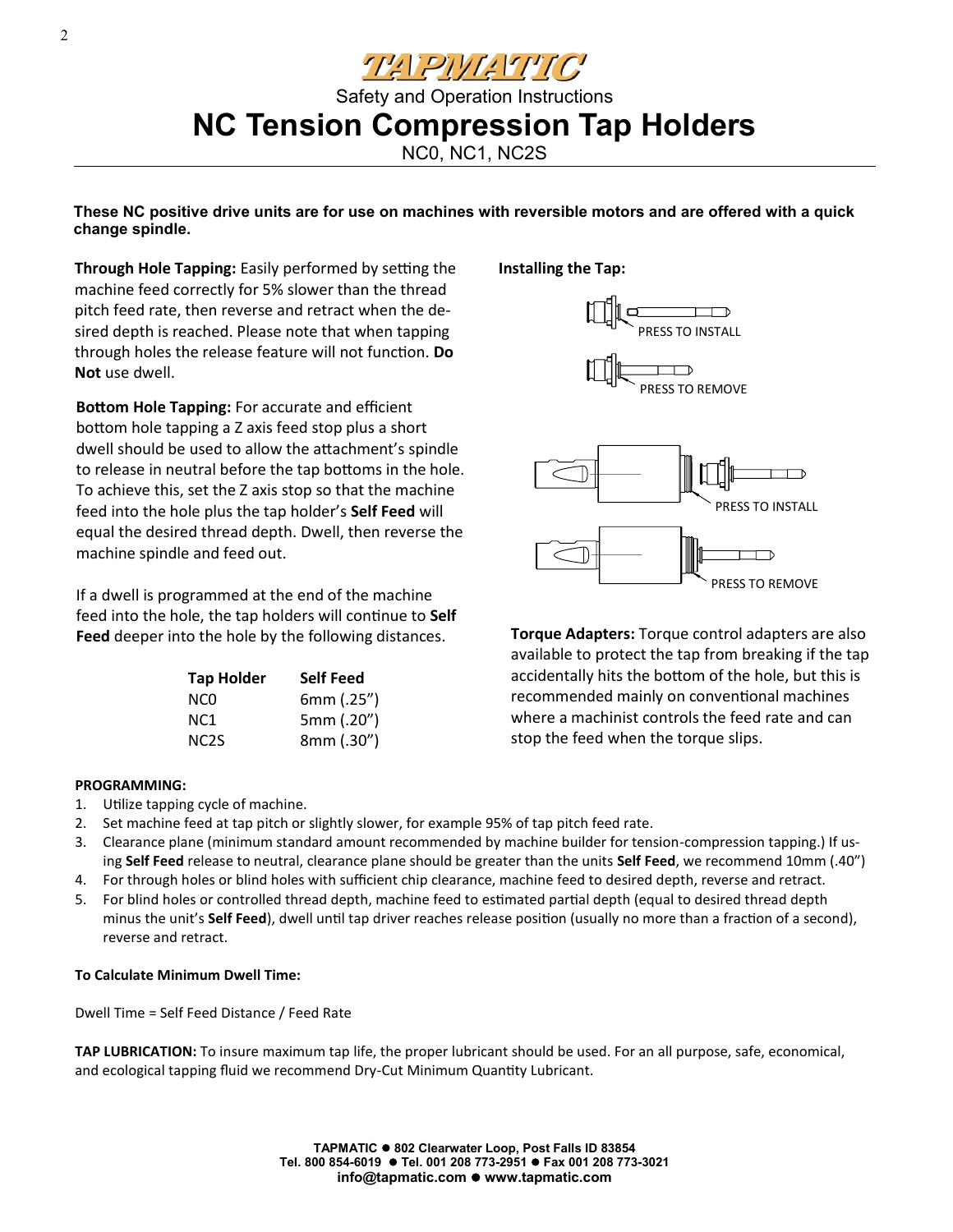<u>THEPIVE TITC</u>

Safety and Operation Instructions

# **NC Tension Compression Tap Holders**

NC0, NC1, NC2S



**TAPMATIC 802 Clearwater Loop, Post Falls ID 83854 Tel. 800 854-6019 Tel. 001 208 773-2951 Fax 001 208 773-3021 info@tapmatic.com www.tapmatic.com**